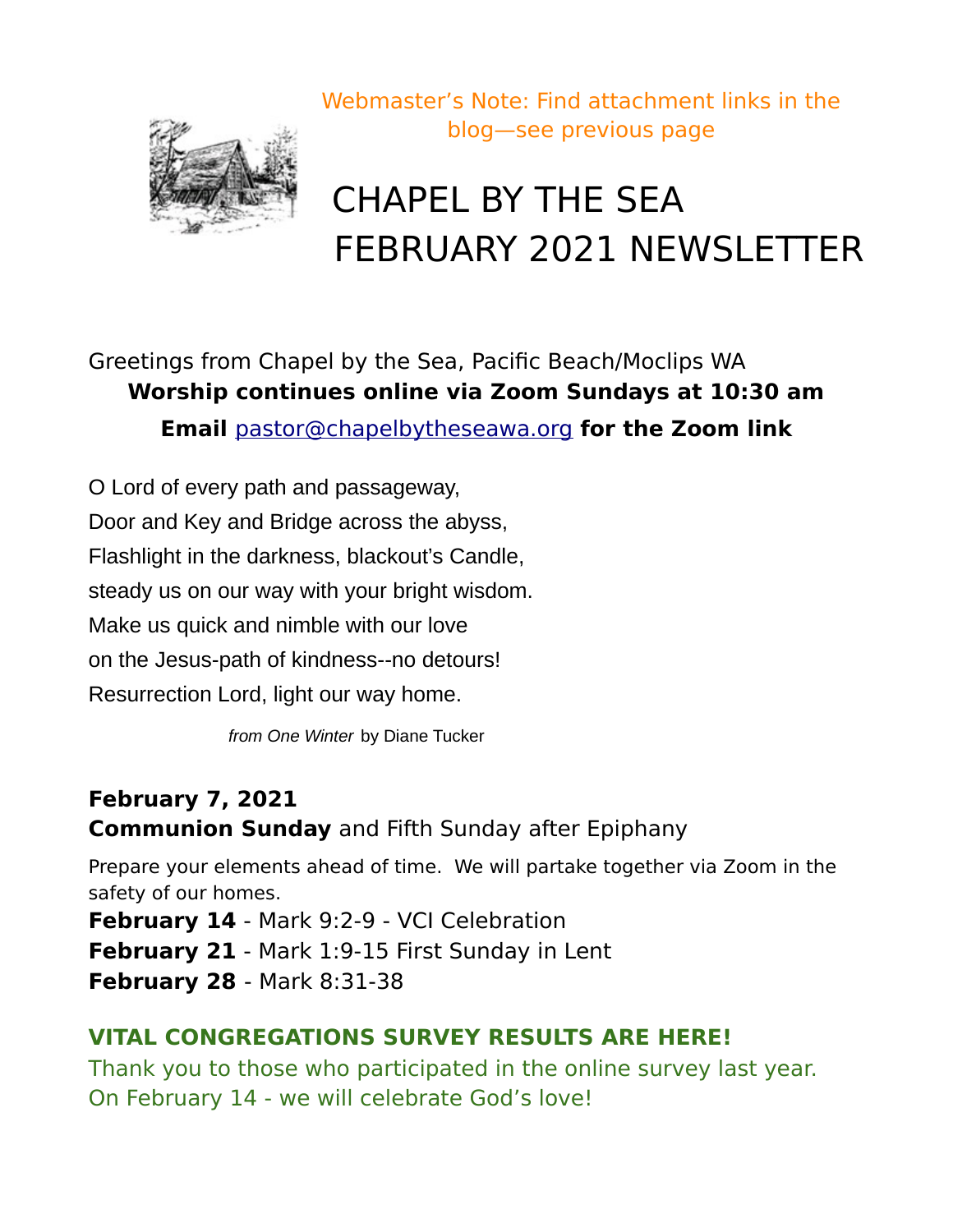During worship we'll present our marks of vitality which the survey made clear.



Mark your calendar for next Sunday 10:30 am to learn more with our special guest, The Rev. Dr. David Kegley, our VCI facilitator.

## **Celtic Christian Spirituality Continues during Lent**

Thursdays via Zoom from 4 - 5 pm led by Pastor Linda The book study is Philip Newell's Listening for the Heartbeat of God



**LENT ONLINE - if you are looking for a devotional guide for Lent go to**  http://www.presbyterianmission.org/ministries/today/Lent2021 **Lenten Journey to Peace and Wholeness - The Way to Shalom.**

#### **Session Highlights (January 24, 2021 via Zoom)**

o Ruling Elder Dianne Burton was voted in as Clerk of Session.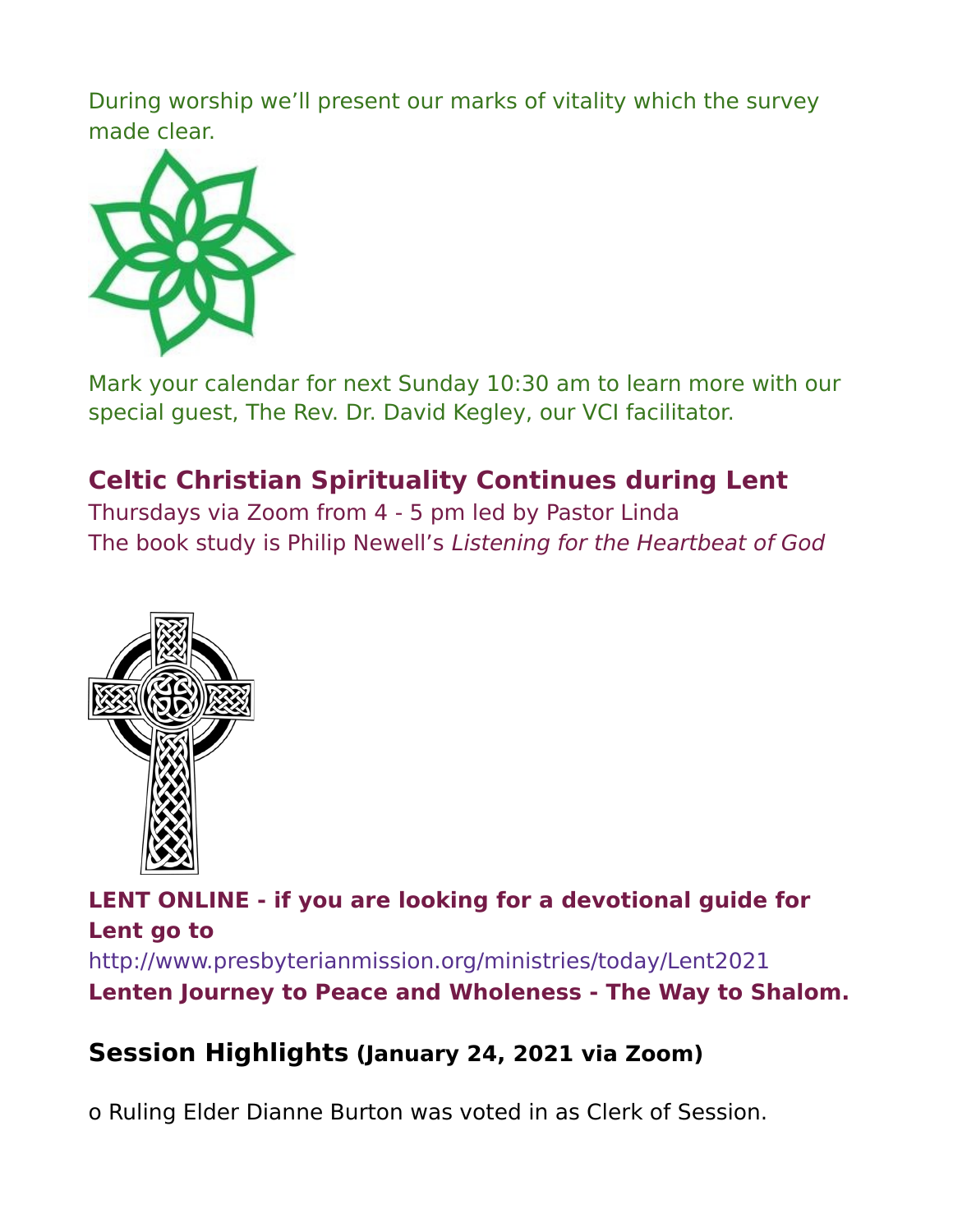

That's Dianne smiling behind the blue mask with 60 years of chapel records.

Treasurer Ed Tegenfeldt continues and will also keep the books from a distance (while socially distanced) in Lacey. We continue to work towards a new digital system.

o Hunger Action Team (HAT) convened their first team meeting in January. Delivery of Covid Safety Kits/Masks and Thank-FULL meals continue. The meals are made possible with a Coronavirus Aid, Relief, and Economic Security (CARES) grant from Grays Harbor County received in December.

o A congregational meeting January 17, 2021 after worship via Zoom approved the pastor's new terms of call and the budget was received.

o A stewardship letter and annual report from session will be mailed to every member and friend of the chapel along with a giving statement for your tax purposes.

### **Community Outreach**

Hunger Action Team (HAT) is a ministry of Chapel by the Sea (PCUSA) In January Thank-FULL meals reached 60+ people each Tuesday in our local area. A hot meal from local restaurants was delivered to those who had signed up and/or paid. Our amazing volunteer drivers braved rain and snow to make the fast deliveries. A vote of thanks to Cindy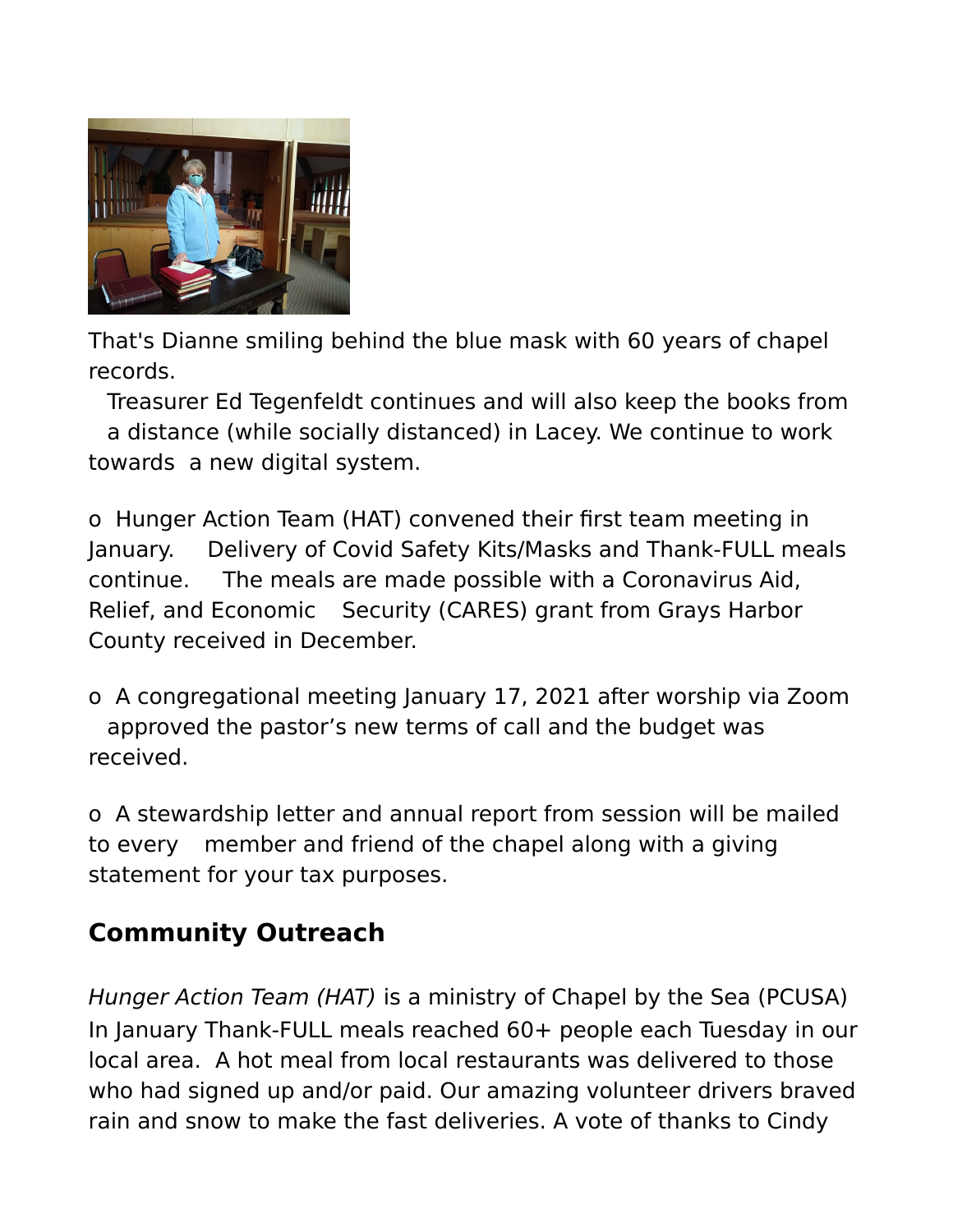Stearns for coordinating this effort and community partner Clint Davis from Community Emergency Response Team (CERT) who coordinates volunteer drivers. The program continues in February as we use up the CARES grant fund to feed the hungry and those in need of this service.



Cindy and Clint at Koko's



HAT Team members - who are they? Free HAT mask if you guess correctly!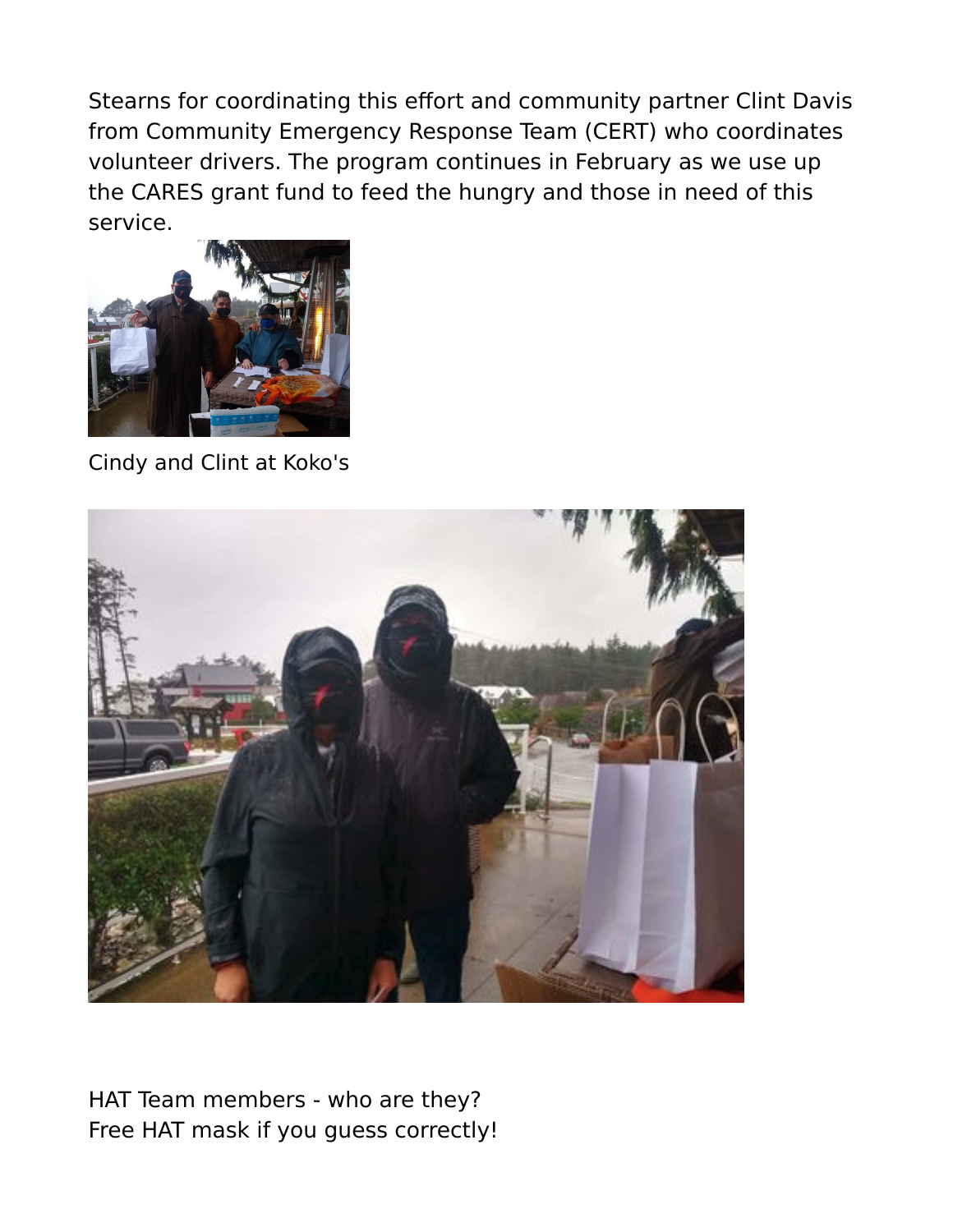We are a **Matthew 25** church and blessed to meet needs in this way during a pandemic. I was hungry... Matthew 25:35-36

For more information on our Hunger Action Team, (HAT) a ministry of Chapel by the Sea, contact Cindy Stearns at the Chapel or contact us on FB/HAT/Chapel by the Sea page and find us on Instagram.

**Spiritual guidance** available by appointment: 360.276.8143

**Benevolence Fund** for those in emergency need

**Pray always** - let us know how we may pray for you or join me for midday prayer in the Chapel on Fridays (mask required) noon-12:30 pm

**Stewardship** - Thank you to those who have responded to our stewardship letter! The letter and pledge form are attached to this newsletter. Many of you have increased your pledge and gone the extra mile. And new tithes from Oregon and Ocean Shores thanks to Zoom connections! Many members have sent in their per capita assessments (\$41.50) per member which eases the burden on the church budget when we pay this assessment on your behalf. Know that you are a blessing and encouragement to Chapel by the Sea in Christ's ministry and witness. You are the church. God bless to you the gift of your treasure.

#### **For where your treasure is, there your heart will be also. Luke 12:34**

Online giving is an option by going to our website [www.chapelbytheseawa.org](http://www.chapelbytheseawa.org/) and click the GIVING button.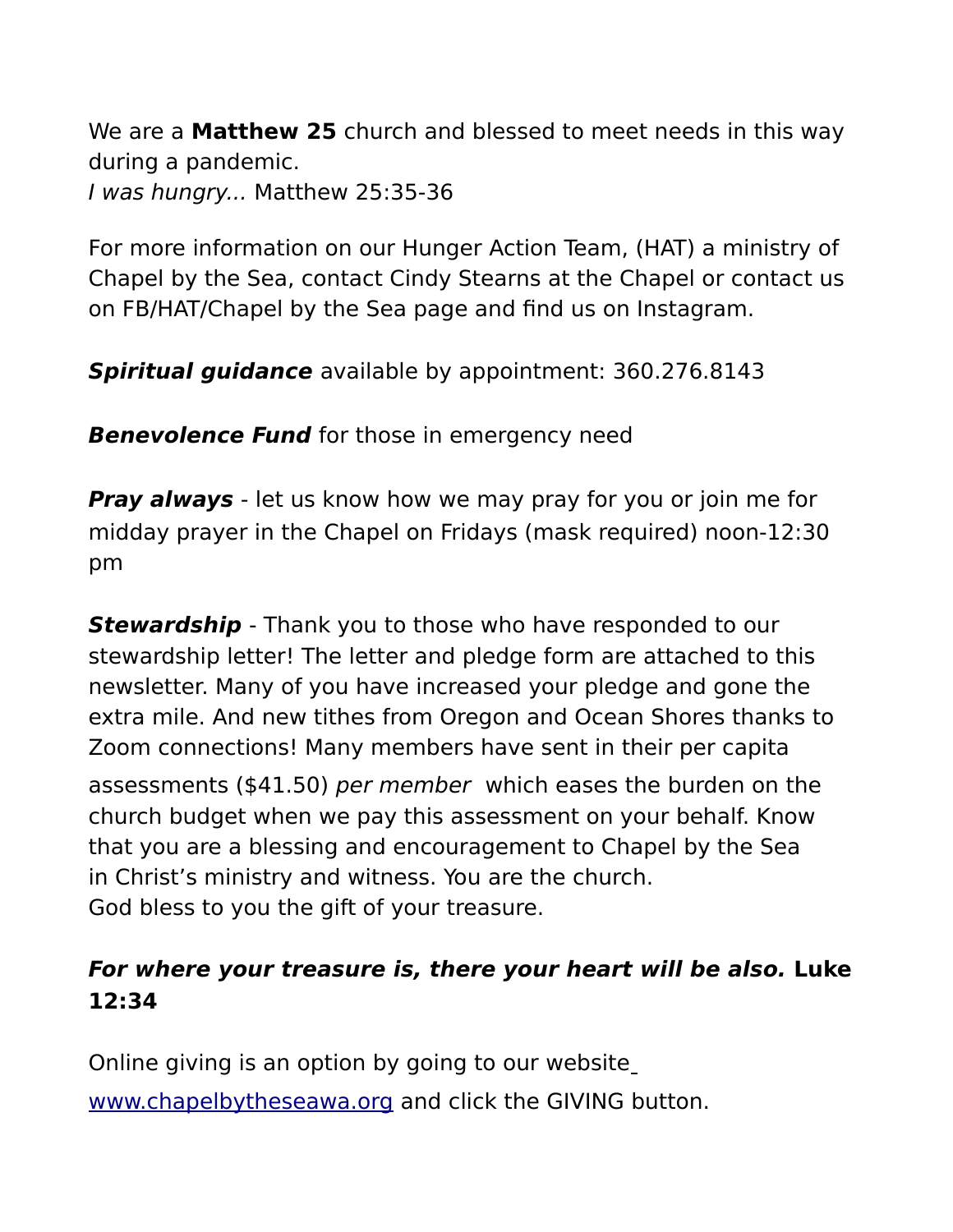There is still time to make a tax-deductible gift if you are fortunate to have IRA withdrawals that you must take and decide to donate.

**A Monthly Calendar** of chapel activities is attached for your reference:

thanks to Joann Lacy and Connie Jones for coordinating.

Chapel by the Sea Prayer List

… *pray without ceasing… 1 Thess. 5:17*

**THE COVID CRISIS:** deliverance from this time of Covid-19 - vaccines are rolling out.

Healing for those infected, protection for their families, those who care for them, our front line workers and chaplains. Comfort for those who have suffered loss and those grieving: 5,000 deaths in one day in the US this week.

**THE CAPITOL CRISIS** - as we recover and heal and reconcile differences from the insurrection of January 6, 2021 which resulted in deaths. The nation is traumatized as we pray for our leaders.

**THE ECONOMIC CRISIS** - we are thankful for promised stimulus checks to those who so badly need financial help.

Dianne Burton's family: Cousin's son-in-law, Jerry Rodriguez, passed away Oct. 21 Prayers

requested for his wife Yvette and their children. Family of Staysha Lea (aunt's extended family) missing since 8.11. Remains found. POI in custody, other on the run.

- \* Victoria Cook health concerns
- \* Bobbi Ray diagnosed with MS
- \* Lee Marriott health concerns
- \* Adkins, Jim and Penny (new chemo for Jim)
- \* Jeff, son-in-law of Phyllis Shaughnessy
- \* Suzanne discerning future treatment options
- \* Suzanne's grandson Seth (Marine)
- \* Ron, Doug & Betty, Tara, Angelina,